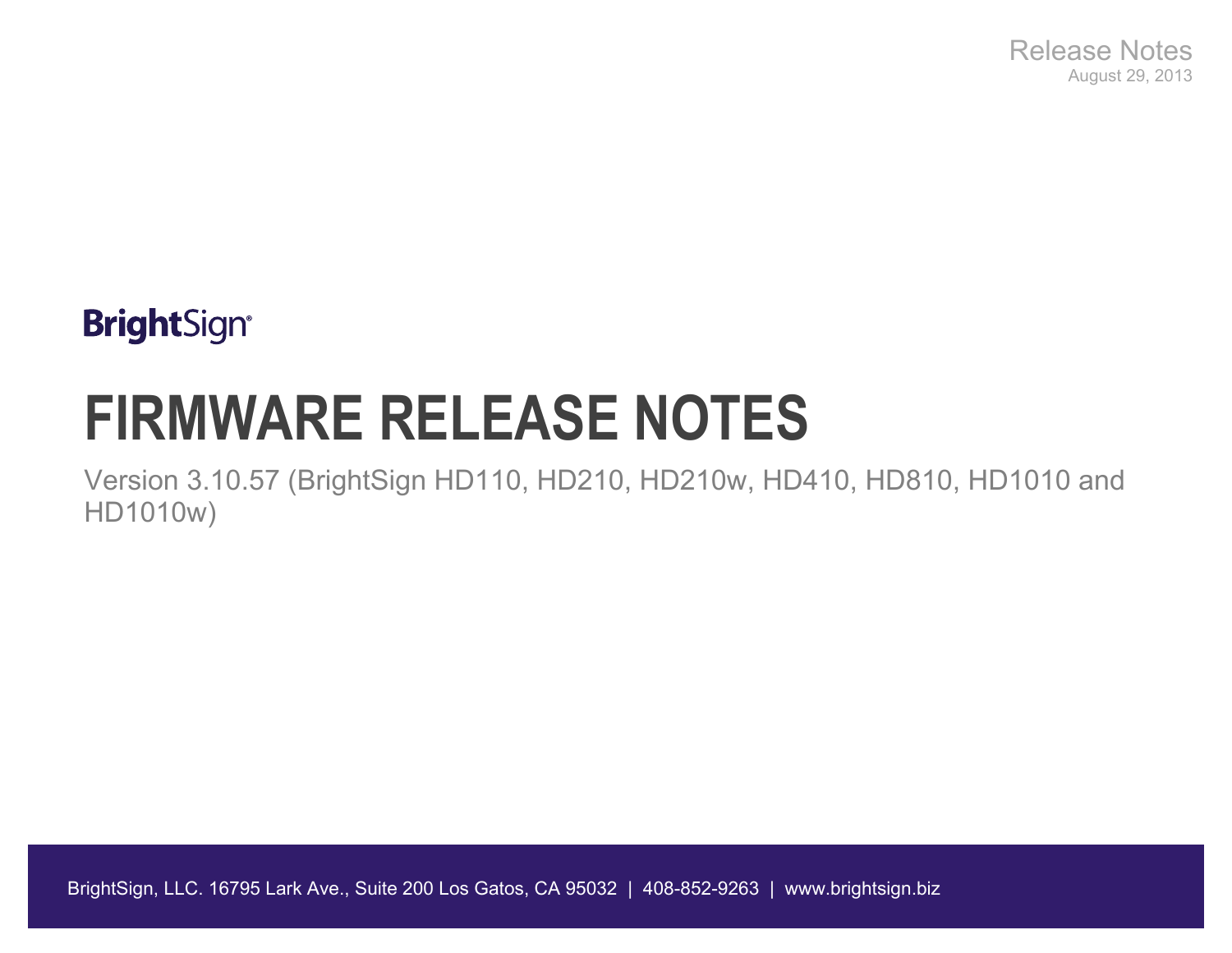#### Updating your BrightSign Software

- 1. Click the **Download Now** button below the model number that corresponds to your BrightSign player.
- 2. Unzip the downloaded file and copy the *.bsfw* file to the root directory of your SD card.
- 3. Insert the SD card into your BrightSign player.
- 4. Power on the BrightSign player.
- 5. Ensure that the yellow update LED is blinking during the update process. Once the player has finished updating, it will automatically delete the *.bsfw* file from the SD card and reboot.

### Changes Since 3.10.52

#### **Note**

Unless marked by a  $\checkmark$  symbol, new **features** listed in these release notes are not available in the current beta or release version of BrightAuthor and can only be utilized with custom scripts. A feature may become available through BrightAuthor at a later date. Please refer to the BrightAuthor release notes for all new features and functionality made available in BrightAuthor.

#### **Bug Fixes**

• Player setup files now correctly overwrite previous invalid WiFi passphrases in the registry.